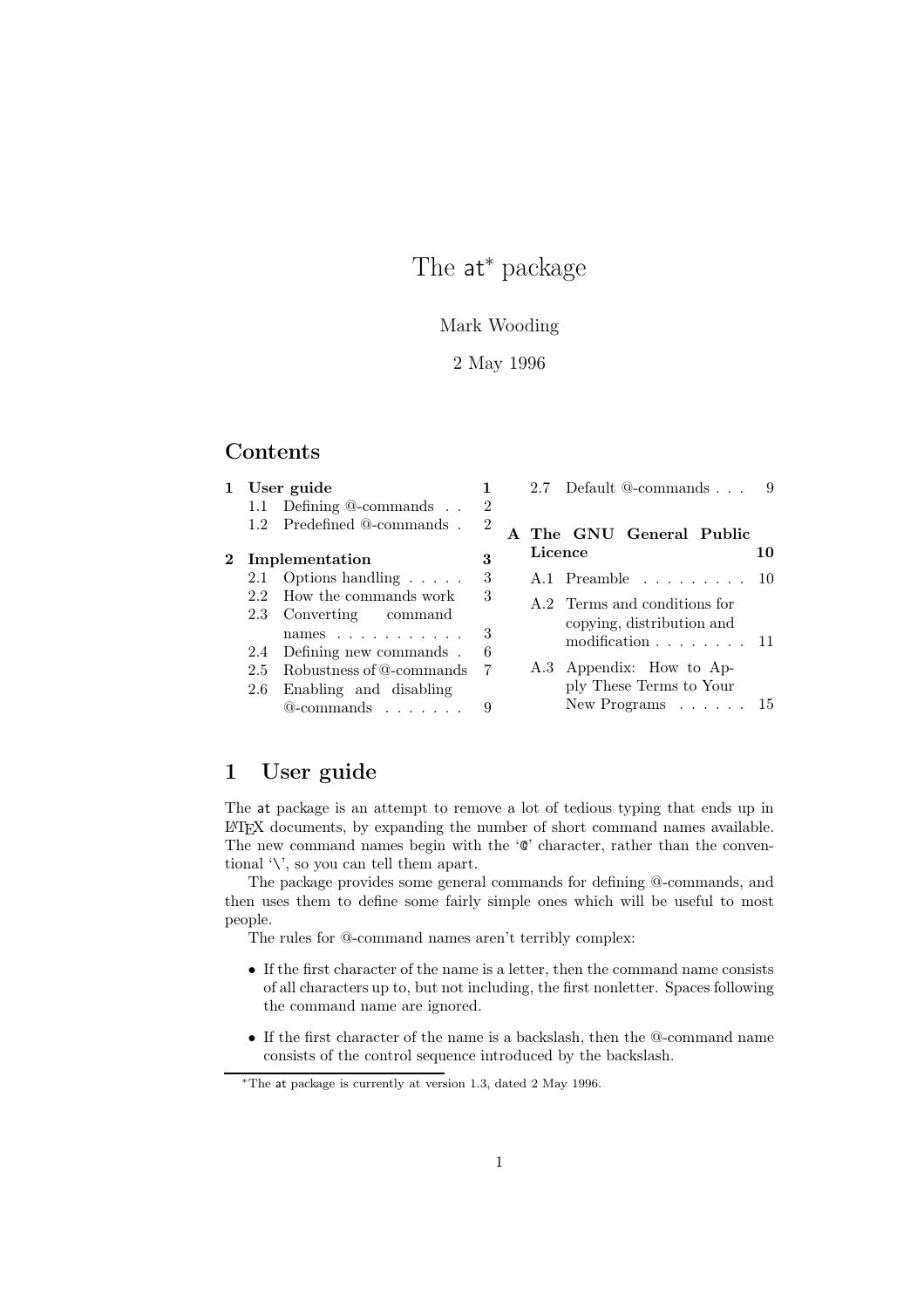• Otherwise, the command name consists only of that first character. Spaces following the name are not ignored, unless that character was itself a space character.

Usually, digits are not considered to be letters. However, the at package will consider digits to be letters if you give it the digits option in the \usepackage command. (Note that this only affects the at package; it won't change the characters allowed in normal command names.)

\atallowdigits You can enable and disable digits being considered as letters dynamically. The \atdisallowdigits \atallowdigits command allows digits to be used as letters; \atdisallowdigits prevents this. Both declarations follow LATEX's usual scoping rules. Both of these commands have corresponding environments with the same names (without the leading '\', obviously).

#### 1.1 Defining @-commands

\newatcommand The \newatcommand command will define a new @-command using a syntax similar \renewatcommand to \newcommand. For example, you could define

\newatcommand c[1]{\chapter{#1}}

to make  $\mathbb{C}({\text{name}})$  equivalent to \chapter{ ${\text{name}}$ .

A \renewatcommand is also provided to redefine existing commands, should the need arise.

\atdef For TEX hackers, the \atdef command defines @-commands using a syntax similar to T<sub>F</sub>X's built-in  $\det$ .

> As an example, the following command makes @/*text*/ write its argument  $\langle text \rangle$  in italics:

 $\atdef/#1/{\text{+}1}$ 

The real implementation of the  $\mathcal{Q}/\ldots$  command is a bit more complex, and is given in the next section.

You can use all of T<sub>EX</sub>'s features for defining the syntax of your command. (See chapter 20 of *The TEXbook* for more details.)

\atlet Since \atdef is provided to behave similarly to \def, at provides \atlet which works similarly to \let. For example you can say

\atlet!=\index

to allow the short @! to behave exactly like \index.

Note that all commands defined using these commands are robust even if you use fragile commands in their definitions. Unless you start doing very strange things, @-commands never need \protecting.

## 1.2 Predefined @-commands

A small number of hopefully useful commands are provided by default. These are described in the table below: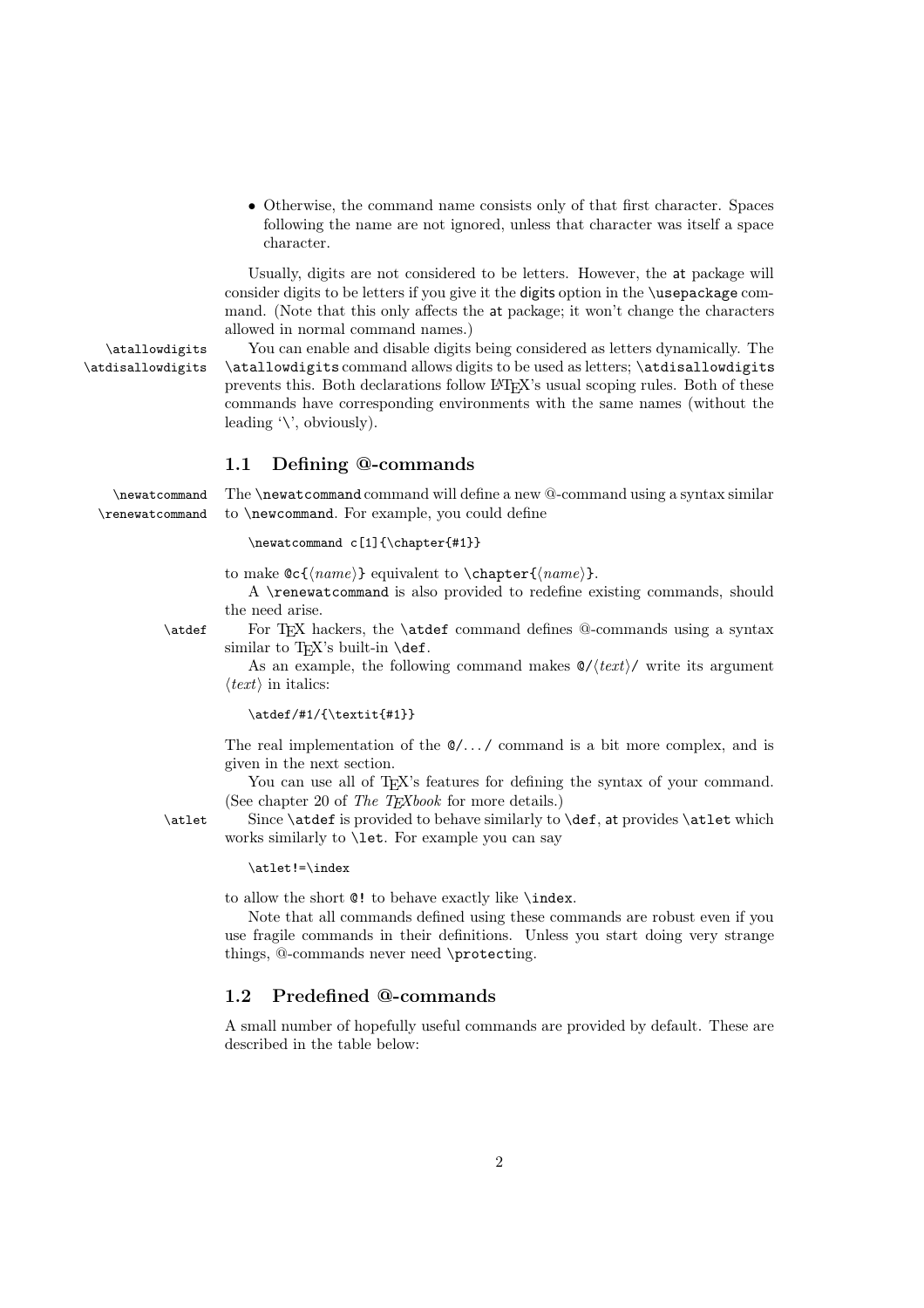| Command                                 | Meaning                                                                                                                     |
|-----------------------------------------|-----------------------------------------------------------------------------------------------------------------------------|
| <b>@@</b>                               | Typesets an $\omega$ character.                                                                                             |
| $\mathcal{Q}/\langle text \rangle/$     | In text (LR or paragraph) mode, typesets its ar-<br>gument emphasised. In maths mode, it always<br>chooses <i>italics</i> . |
| $\mathbf{Q}$ * $\langle text \rangle$ * | Typesets its argument $\langle text \rangle$ in bold.                                                                       |
| $Qi\$ (text)}                           | Equivalent to '\index{ $\langle text \rangle$ }'.                                                                           |
| $QI({\langle \text{text}\rangle})$      | As for $Q_i$ , but also writes its argument to the doc-<br>ument.                                                           |

Package writers should not rely on any predefined @-commands – they're provided for users, and users should be able to redefine them without fear of messing anything up. (This includes the 'standard' commands provided by the at package, by the way. They're provided in the vague hope that they might be useful, and as examples.)

## 2 Implementation

## $1 \langle * \text{package} \rangle$

## 2.1 Options handling

We need a switch to say whether digits should be allowed. Since this is a user thing, I'll avoid \newif and just define the thing by hand.

2 \def\atallowdigits{\let\ifat@digits\iftrue} 3 \def\atdisallowdigits{\let\ifat@digits\iffalse}

Now define the options.

```
4 \DeclareOption{digits}{\atallowdigits}
5 \DeclareOption{nodigits}{\atdisallowdigits}
6 \ExecuteOptions{nodigits}
7 \ProcessOptions
```
## 2.2 How the commands work

Obviously we make the '@' character active. It inspects the next character (or argument, actually – it can be enclosed in braces for longer commands, although this is a bit futile), and builds the command name from that.

The \at command is equivalent to the active '@' character always.

#### 2.3 Converting command names

We need to be able to read an @-command name, and convert it to a normal T<sub>EX</sub> control sequence. First, we declare some control sequences for braces, which we need later.

```
8 \begingroup
9 \catcode'\<1
10 \catcode'\>2
11 \catcode'\{12
```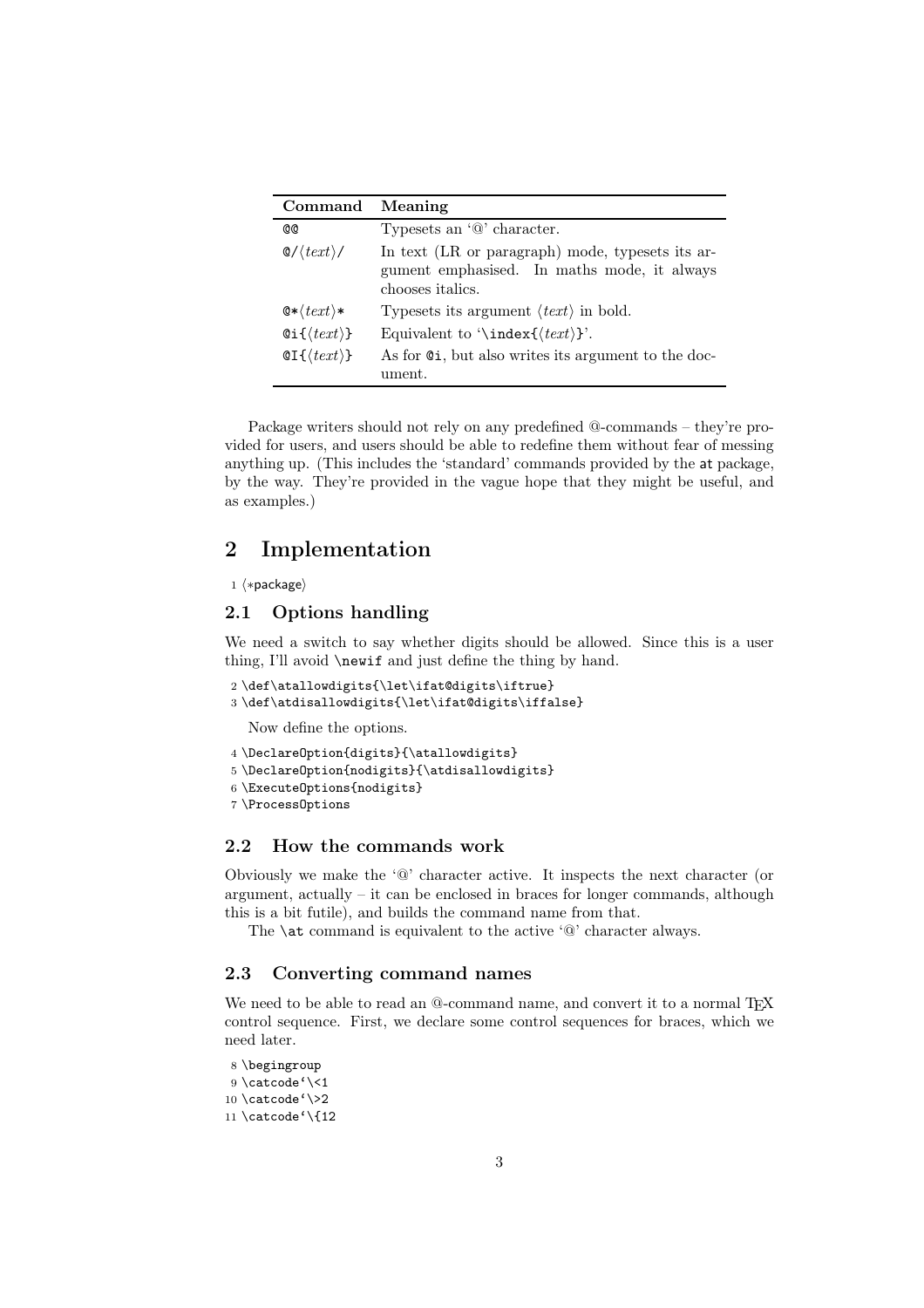```
12 \catcode'\}12
13 \gdef\at@lb<{>
14 \gdef\at@rb<}>
15 \gdef\at@spc< >
16 \endgroup
```
I'll set up some helper routines now, to help me read the command names. The way this works is that we \futurelet the token into \@let@token. These routines will then sort out what to do next.

\at@test Given an \if. . . test, does its first or second argument.

```
17 \def\at@test#1\then{%
18 #1\expandafter\@firstoftwo\else\expandafter\@secondoftwo\fi%
19 }
```
\at@ifcat Checks the category code of the current character. If it matches the argument, it does its second argument, otherwise it does the third.

```
20 \def\at@ifcat#1{\at@test\ifcat#1\noexpand\@let@token\then}
```
\at@ifletter This routine tests the token to see if it's a letter, and if so adds it to the token list and does the first argument; otherwise it does the second argument. It accepts digits as letters if the switch is turned on.

> There's some fun later, so I'll describe this slowly. First, we compare the category code to a letter, and if we have a match, we know we're done; we need to pick up the letter as an argument. If the catcode is 'other', we must compare with numbers to see if it's in range.

```
21 \def\at@ifletter#1#2{%
22 \at@ifcat x%
23 {\at@ifletter@ii{#1}}%
24 {\at@ifcat 0%
25 {\at@ifletter@i{#1}{#2}}%
26 {#2}%
27 }%
28 }
```
Right. It's 'other' (so it's safe to handle as a macro argument) and we need to know if it's a digit. This is a little tricky: I use \if to compare two characters. The first character is '1' or '0' depending on the 'digit' switch; the second is '1' or 'x' depending on whether it's actually a digit. They'll only match if everything's worked out OK.

```
29 \def\at@ifletter@i#1#2#3{%
30 \at@test\if%
31 \ifat@digits1\else0\fi%
32 \ifnum'#3<'0x\else\ifnum'#3>'9x\else1\fi\fi\%
33 \text{ thm}%
34 {\at@ifletter@ii{#1}{#3}}%
35 {#2#3}%
36 }
```
Right; we have the character, so add it to the list and carry on.

37 \def\at@ifletter@ii#1#2{\toks@\expandafter{\the\toks@#2}#1}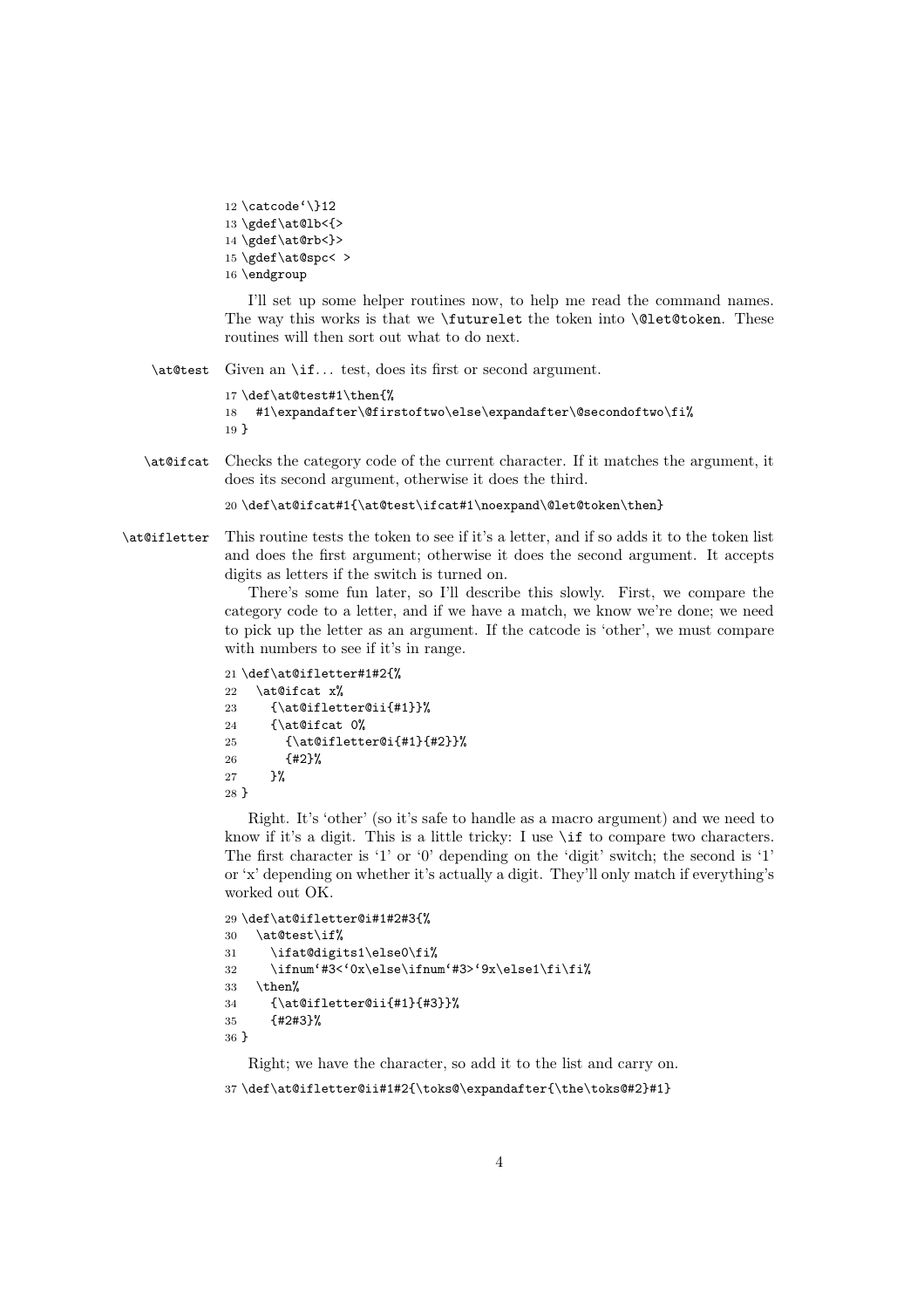Now we define the command name reading routines. We have *almost* the same behaviour as TEX, although we can't support '%' characters for reasons to do with TEX's tokenising algorithm.

\at@read@name The routine which actually reads the command name works as follows:

- 1. Have a peek at the next character. If it's a left or right brace, then use the appropriate character.
- 2. If the character is not a letter, just use the character (or whole control sequence.
- 3. Finally, if it's a letter, keep reading letters until we find one that wasn't.

First, we do some setting up and read the first character

```
38 \def\at@read@name#1{%
39 \let\at@next=#1%
40 \toks@{}%
41 \futurelet\@let@token\at@rn@i%
42 }
```
Next, sort out what to do, based on the category code.

```
43 \def\at@rn@i{%
```

```
44 \def\@tempa{\afterassignment\at@rn@iv\let\@let@token= }%
45 \at@ifletter%
46 {\futurelet\@let@token\at@rn@iii}%
47 {\at@ifcat\bgroup%
48 {\toks@\expandafter{\at@lb}\@tempa}%
49 {\at@ifcat\egroup%
50 {\toks@\expandafter{\at@rb}\@tempa}%
51 {\at@ifcat\at@spc%
52 {\toks@{ }\@tempa}%
53 {\at@rn@ii}%
54 }%
55 }%
56 }%
57 }
```
Most types of tokens can be fiddled using \string.

```
58 \def\at@rn@ii#1{%
59 \toks@\expandafter{\string#1}%
60 \at@rn@iv%
61 }
```
We've found a letter, so we should check for another one.

```
62 \def\at@rn@iii{%
63 \at@ifletter%
64 {\futurelet\@let@token\at@rn@iii}%
65 {\@ifnextchar.\at@rn@iv\at@rn@iv}%
66 }
```
Finally, we need to pass the real string, as an argument, to the macro. We make  $\Diamond$ let@token relax, since it might be something which will upset T<sub>E</sub>X later, e.g., a # character.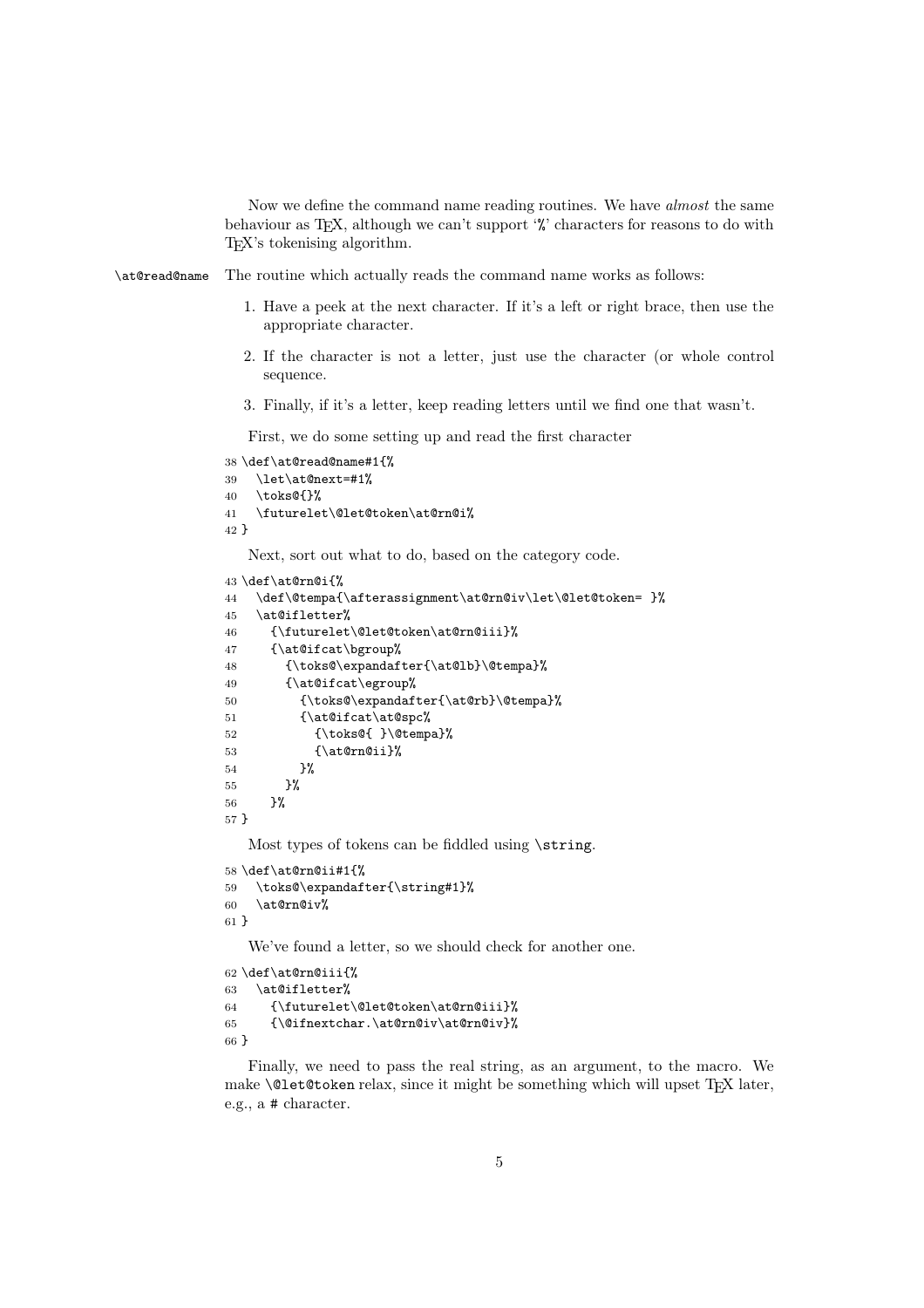```
67 \def\at@rn@iv{%
            68 \let\@let@token\relax%
            69 \expandafter\at@next\csname at.\the\toks@\endcsname%
            70 }
\at@cmdname Given a control sequence, work out which @-command it came from.
            71 \def\at@cmdname#1{\expandafter\at@cmdname@i\string#1\@@foo}
                Now extract the trailing bits.
             72 \def\at@cmdname@i#1.#2\@@foo{#2}
\at@decode The \at@decode macro takes an extracted @-command name, and tries to execute
            the correct control sequence derived from it.
            73 \def\at@decode#1{%
            74 \at@test\ifx#1\relax\then{%
            75 \PackageError{at}{Unknown @-command '@\at@cmdname#1'}{%
            76 The @-command you typed wasn't recognised, so I've ignored it.
            77 }%
            78 }{%
            79 #1%
            80 }%
            81 }
      \@at We'd like a measure of compatibility with amsmath. The @-commands provided
```
by amsmath work only in maths mode, so this gives us a way of distinguishing. If the control sequence \Iat is defined, and we're in maths mode, we'll call that instead of doing our own thing.

```
82 \def\@at{%
83 \def\@tempa{\at@read@name\at@decode}%
84 \ifmmode\ifx\Iat\not@@defined\else%
85 \let\@tempa\Iat%
86 \fi\fi%
87 \@tempa%
88 }
```
## 2.4 Defining new commands

\at@buildcmd First, we define a command to build these other commands:

|                                                 | 89 \def\at@buildcmd#1#2{%<br>\expandafter\def\csname\expandafter<br>90<br>\@gobble\string#1@decode\endcsname##1{#2##1}%<br>91<br>edef#1{%<br>92<br>\noexpand\at@read@name%<br>93<br>\expandafter\noexpand%<br>94<br>\csname\expandafter\@gobble\string#1@decode\endcsname%<br>95<br>ጉ%<br>96<br>$97$ } |  |  |  |  |
|-------------------------------------------------|--------------------------------------------------------------------------------------------------------------------------------------------------------------------------------------------------------------------------------------------------------------------------------------------------------|--|--|--|--|
| \newatcommand                                   | Now we define the various operations on @-commands.                                                                                                                                                                                                                                                    |  |  |  |  |
| \renewatcommand<br>$or$ ideat $\,$ command $\,$ | 98 \at@buildcmd\newatcommand\newcommand<br>99 \at@buildcmd\renevatcommand\renevcommand                                                                                                                                                                                                                 |  |  |  |  |

\provideatcommand \atdef 100 \at@buildcmd\provideatcommand\providecommand \atshow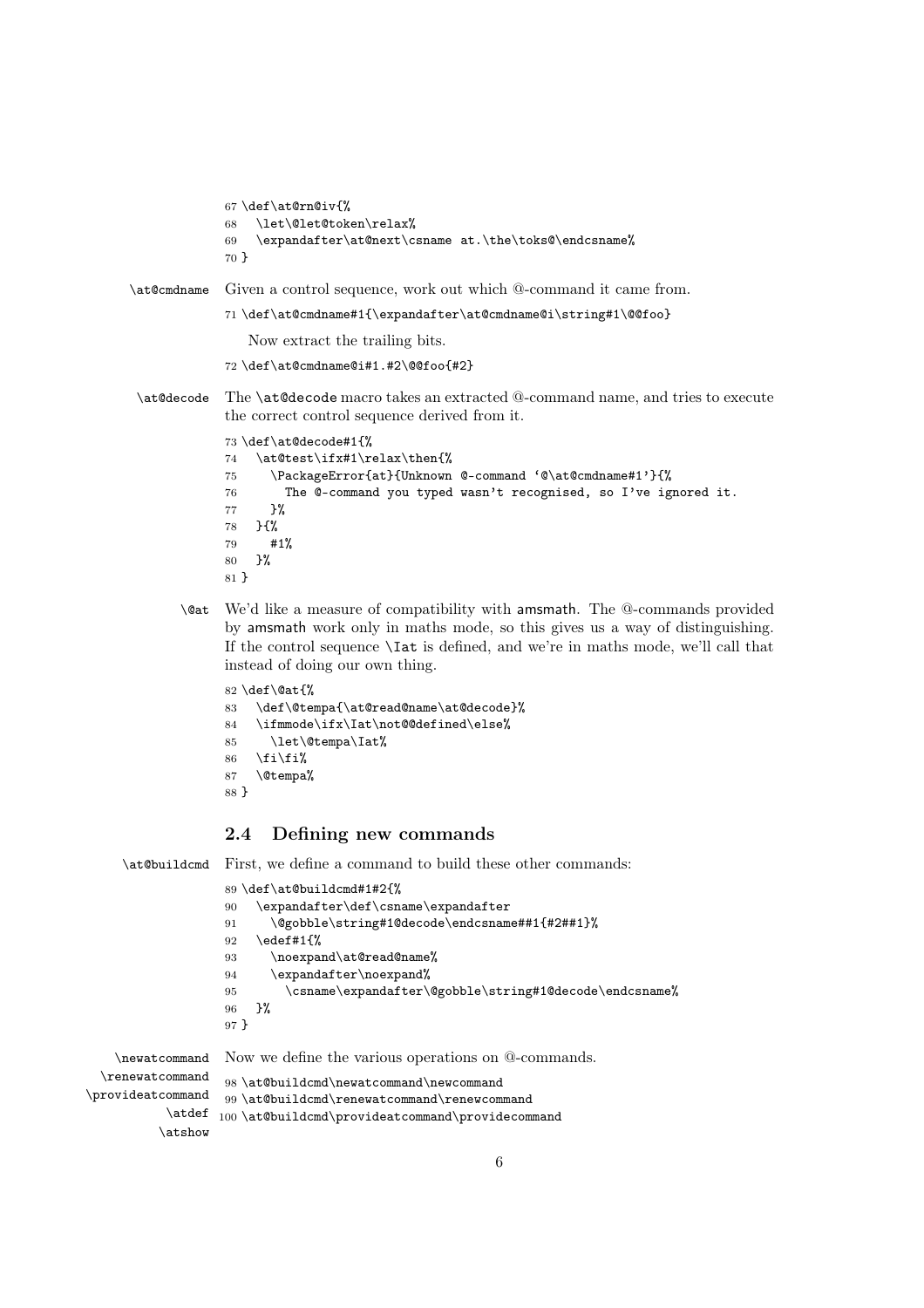101 \at@buildcmd\atdef\def 102 \at@buildcmd\atshow\show

\atlet \atlet is rather harder than the others, because we want to allow people to say things like  $\text{name}=\text{name}$ . The following hacking does the trick. I'm trying very hard to duplicate \let's behaviour with respect to space tokens here, to avoid any surprises, although there probably will be some differences. In particular, \afterassignment won't work in any sensible way.

First, we read the name of the @-command we're defining. We also open a group, to stop messing other people up, and make '@' into an 'other' token, so that it doesn't irritatingly look like its meaning as a control sequence.

```
103 \def\atlet{%
104 \begingroup%
105 \@makeother\@%
106 \at@read@name\atlet@i%
107 }
```
Put the name into a scratch macro for later use. Now see if there's an equals sign up ahead. If not, this will gobble any spaces in between the @-command name and the argument.

```
108 \def\atlet@i#1{%
109 \def\at@temp{#1}%
110 \@ifnextchar=\atlet@ii{\atlet@ii=}%
111 }
```
Now we gobble the equals sign (whatever catcode it is), and peek at the next token up ahead using \let with no following space.

#### 112 \def\atlet@ii#1{\afterassignment\atlet@iii\global\let\at@gnext=}

The control sequence \at@gnext is now \let to be whatever we want the  $@$ -command to be, unless it's picked up an ' $@$ ' sign. If it has, we've eaten the  $@$  token, so just read the name and pass it on. Otherwise, we can \let the @-command directly to **\at@gnext**. There's some nastiness here to make **\the\toks@** expand before we close the group and restore its previous definition.

```
113 \def\atlet@iii{%
114 \if @\noexpand\at@gnext%
115 \expandafter\at@read@name\expandafter\atlet@iv%
116 \else%
117 \expandafter\endgroup%
118 \expandafter\let\at@temp= \at@gnext%
119 \overline{12}120 }
```
We've read the source @-command name, so just copy the definitions over.

```
121 \def\atlet@iv#1{%
122 \expandafter\endgroup%
123 \expandafter\let\at@temp=#1%
124 }
```
## 2.5 Robustness of @-commands

We want all @-commands to be robust. We could leave them all being fragile, although making robust @-commands would then be almost impossible. There are two problems which we must face: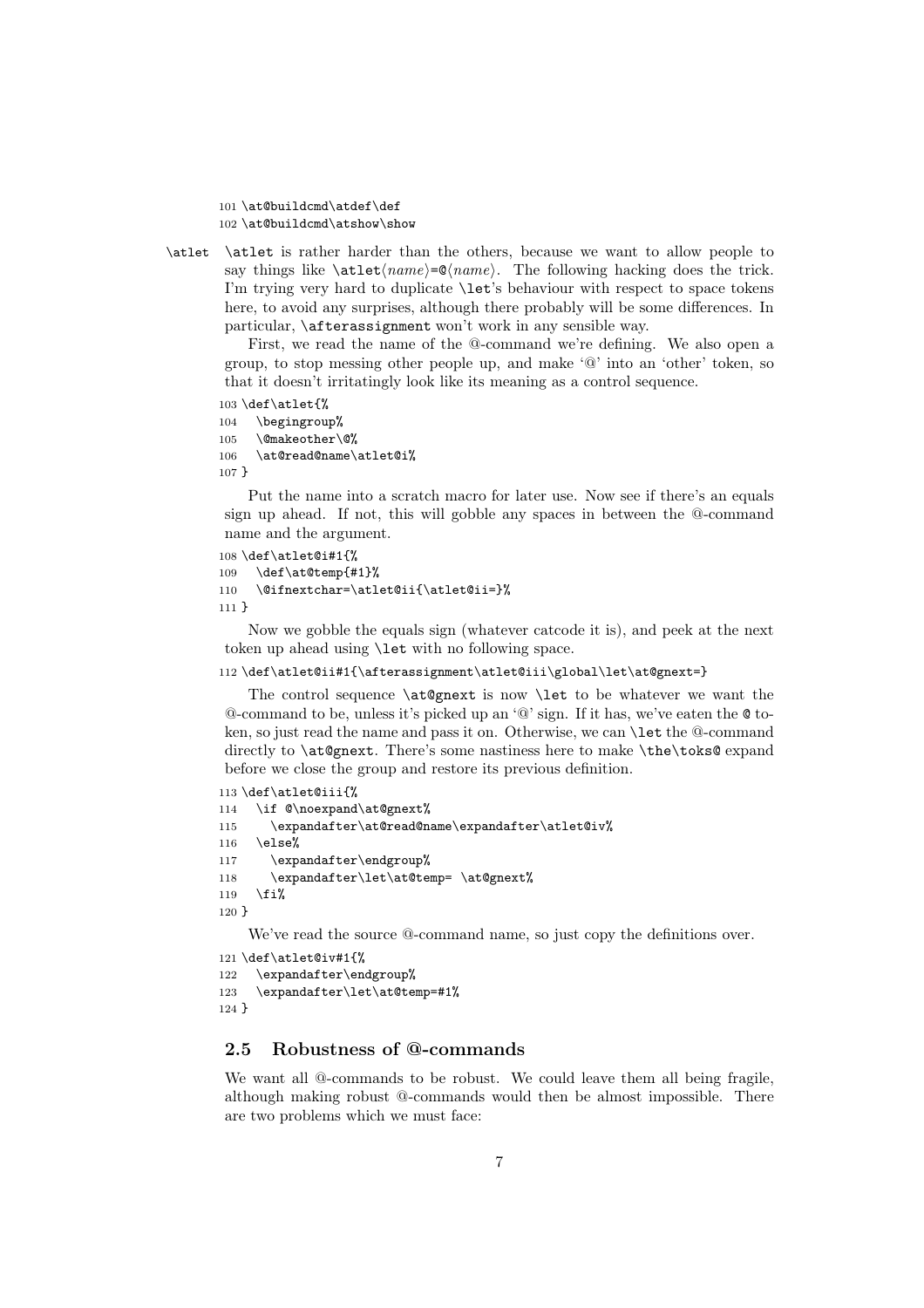- The '\@at' command which scans the @-command name is (very) fragile. I could have used \DeclareRobustCommand for it (and in fact I did in an earlier version), but that doesn't help the other problem at all.
- The 'name' of the @-command may contain active characters or control sequences, which will be expanded at the wrong time unless we do something about it now.

We must also be careful not to introduce extra space characters into any files written, because spaces are significant in @-commands. Finally, we have a minor problem in that most auxiliary files are read in with the '@' character set to be a letter.

\at Following the example of LATEX's 'short' command handling, we'll define \at to decide what to do depending on what \protect looks like. If we're typesetting, we just call **\@at** (above) and expect it to cope. Otherwise we call **\at@protect**, which scoops up the  $\iota$  and the  $\Diamond$  at, and inserts other magic.

125 \def\at{\ifx\protect\@typeset@protect\else\at@protect\fi\@at}

\at@protect Since we gobbled the \fi from the above, we must put that back. We then need to do things which are more complicated. If \protect is behaving like \string, then we do one sort of protection. Otherwise, we assume that \protect is being like \noexpand.

```
126 \def\at@protect\fi#1{%
127 \fi%
128 \ifx\protect\string%
129 \expandafter\at@protect@string%
130 \else%
131 \expandafter\at@protect@noexpand%
132 \overline{ii}133 }
```
\at@protect@string When \protect is \string, we don't need to be able to recover the original text particularly accurately  $-$  it's for the user to look at. Therefore, we just output a  $\mathcal{Q}_{11}$  and use **\string** on the next token. This must be sufficient, since we only allow multi-token command names if the first token is a letter (code 11).

#### 134 \def\at@protect@string{@\string}

\at@protect@noexpand This is a little more complex, since we're still expecting to be executed properly at some stage. However, there's a cheeky dodge we can employ since the \at command is thoroughly robustified (or at least it will be by the time we've finished this). All **\@unexpandable@protect** does is confer repeated robustness on a fragile command. Since our command is robust, we don't need this and we can get away with just using a single \noexpand, both for the \@at@ command and the following token (which we must robustify, because no-one else can do it for us – if anyone tries, they end up using the @\protect command which is rather embarassing).

I'll give the definition, and then examine how this expands in various cases.

135 \def\at@protect@noexpand{\noexpand\@at@ @\noexpand} 136 \def\@at@#1{\at}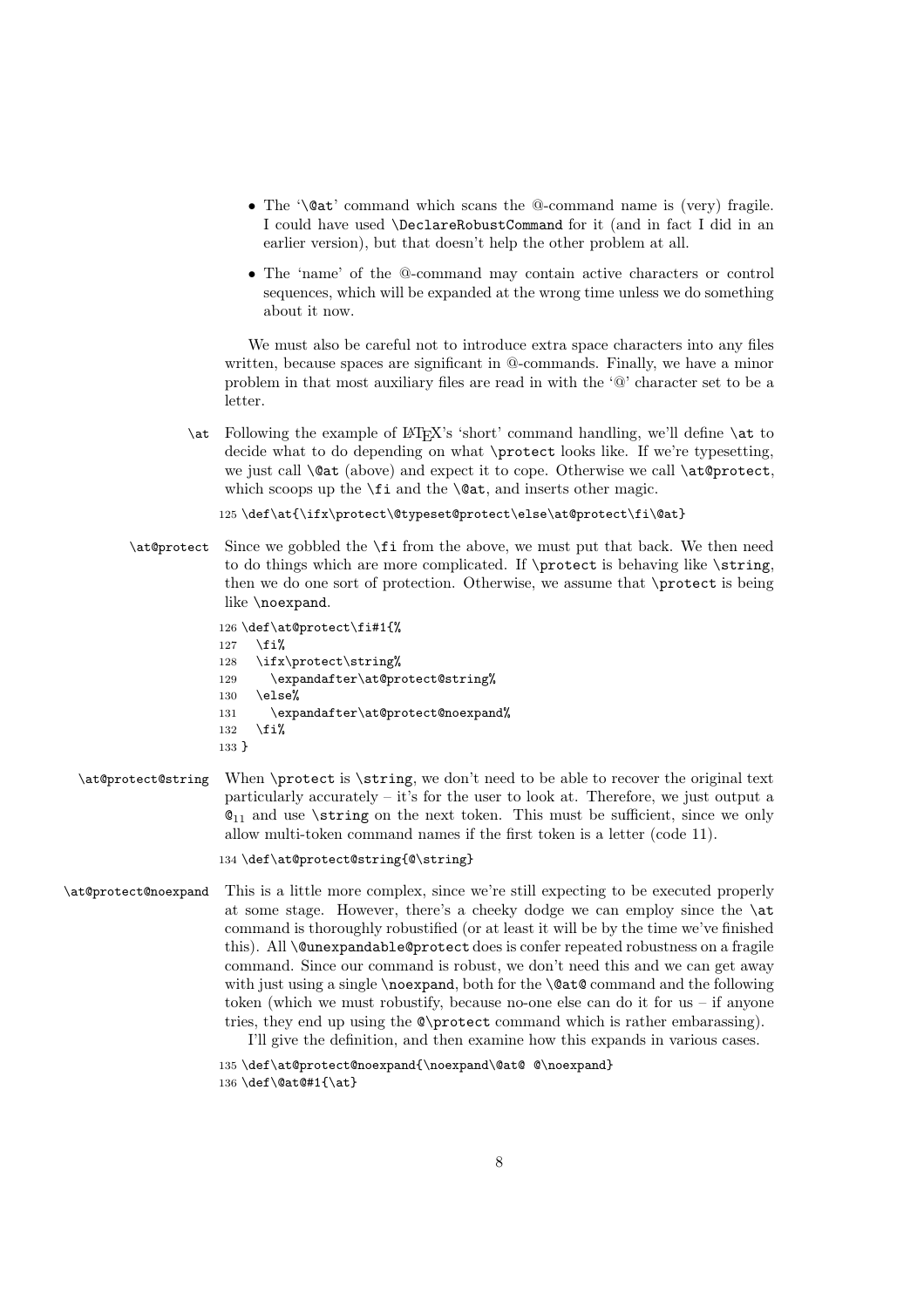A few points, before we go into the main examination of the protection. I've inserted a  $\mathbb{Q}_{11}$  token, which is gobbled by  $\mathcal{Q}$  when the thing is finally expanded fully. This prevents following space tokens in an \input file from being swallowed because they follow a control sequence. (I can't use the normal @<sup>13</sup> token, because when files like the .aux file are read in,  $\mathbf{\circ}$  is given code 11 by \makeatletter.)

Now for a description of why this works. When \at is expanded, it works out that \protect is either \noexpand or \@unexpandable@protect, and becomes \at@protect@noexpand. Because of the \noexpand tokens, this stops being expanded once it reaches  $\boxed{\mathcal{Q}at\mathcal{Q}}\mathcal{Q}_{11}x$  (where x is the token immediately following the  $\mathcal{Q}_{13}$  character). If this is expanded again, for example in another **\edef**, or in a \write or a \mark, the \@at@ wakes up, gobbles the following @ (whatever catcode it is – there may be intervening  $\write$  and  $\input$  commands) and becomes  $\at$ , and the whole thing can start over again.

#### 2.6 Enabling and disabling @-commands

\aton We define the \aton command to enable all of our magic. We store the old catcode in the \atoff command, make '@' active, and make it do the stuff.

```
137 \def\aton{%
```

```
138 \ifnum\catcode'\@=\active\else%
139 \edef\atoff{\catcode'\noexpand\@\the\catcode'\@}%
140 \catcode'\@\active%
141 \lccode'\~'\@%
142 \lowercase{\let~\at}%
143 \overline{143}144 }
```
\atoff The \atoff command makes '@' do the stuff it's meant to. We remember the old catcode and revert to it. This is largely unnecessary.

```
145 \def\atoff{\catcode'\@12}
```
\makeatother Now we make our active '@' the default outside of package files.

#### 146 \let\makeatother\aton

And we must make sure that the user can use all of our nice commands. Once the document starts, we allow @-commands.

147 \AtBeginDocument{\aton}

```
\dospecials
            We must add the '@' character to the various specials lists.
```

```
\@sanitize
148 \expandafter\def\expandafter\dospecials\expandafter{\dospecials\do\@}
           149 \expandafter\def\expandafter\@sanitize\expandafter{%
           150 \@sanitize\@makeother\@}
```
#### 2.7 Default @-commands

We define some trivial examples to get the user going.

```
151 \expandafter\chardef\csname at.@\endcsname='\@
152 \atdef*#1*{\ifmmode\mathbf{#1}\else\textbf{#1}\fi}
153 \atdef/#1/{\ifmmode\mathit{#1}\else\emph{#1}\fi}
154 \atlet i=\index
155 \atdef I#1{#1\index{#1}}
156 \langle/package\rangle
```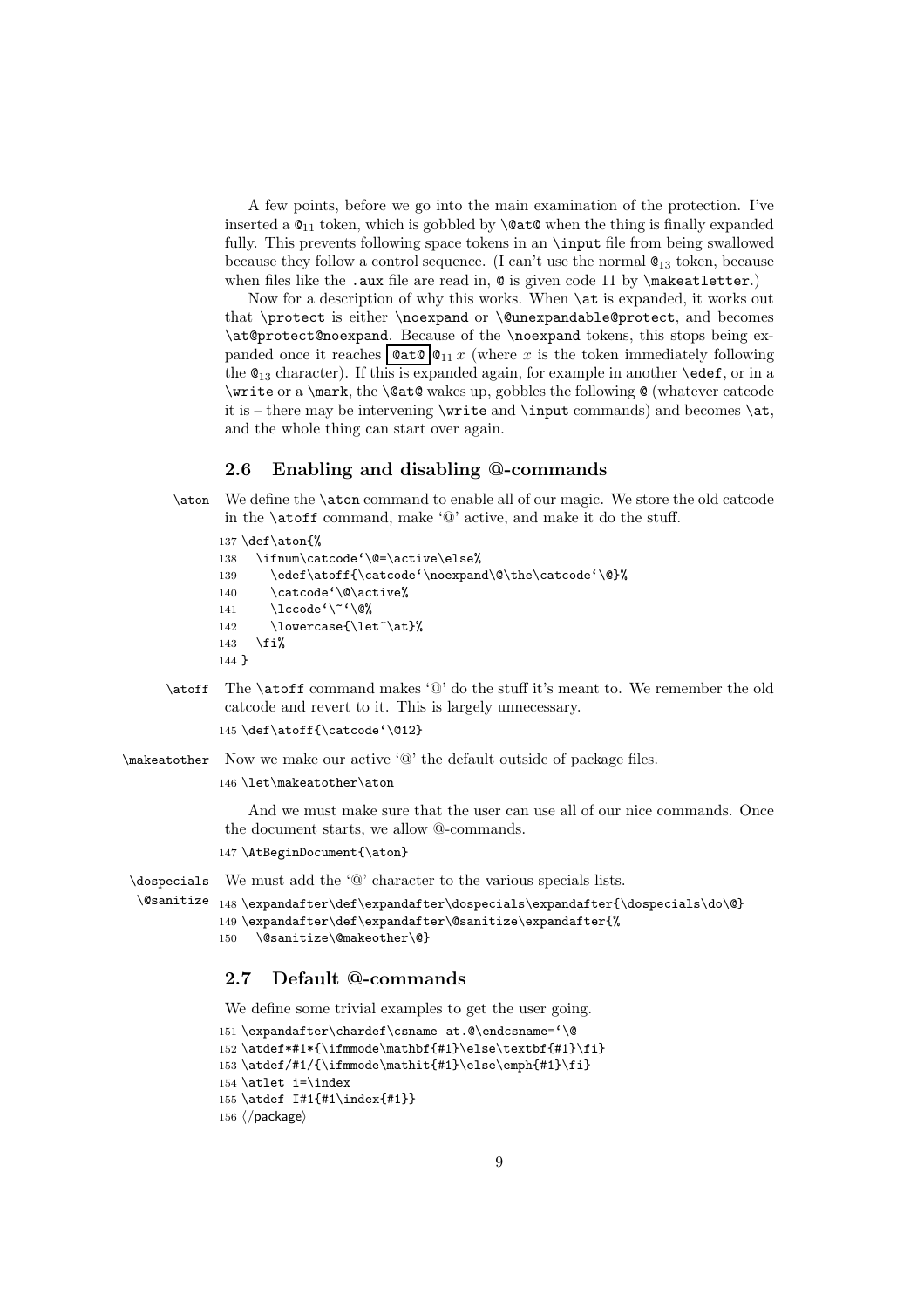# Appendix

## A The GNU General Public Licence

The following is the text of the GNU General Public Licence, under the terms of which this software is distrubuted.

## GNU GENERAL PUBLIC LICENSE

Version 2, June 1991

Copyright (C) 1989, 1991 Free Software Foundation, Inc. 675 Mass Ave, Cambridge, MA 02139, USA Everyone is permitted to copy and distribute verbatim copies of this license document, but changing it is not allowed.

### A.1 Preamble

The licenses for most software are designed to take away your freedom to share and change it. By contrast, the GNU General Public License is intended to guarantee your freedom to share and change free software—to make sure the software is free for all its users. This General Public License applies to most of the Free Software Foundation's software and to any other program whose authors commit to using it. (Some other Free Software Foundation software is covered by the GNU Library General Public License instead.) You can apply it to your programs, too.

When we speak of free software, we are referring to freedom, not price. Our General Public Licenses are designed to make sure that you have the freedom to distribute copies of free software (and charge for this service if you wish), that you receive source code or can get it if you want it, that you can change the software or use pieces of it in new free programs; and that you know you can do these things.

To protect your rights, we need to make restrictions that forbid anyone to deny you these rights or to ask you to surrender the rights. These restrictions translate to certain responsibilities for you if you distribute copies of the software, or if you modify it.

For example, if you distribute copies of such a program, whether gratis or for a fee, you must give the recipients all the rights that you have. You must make sure that they, too, receive or can get the source code. And you must show them these terms so they know their rights.

We protect your rights with two steps: (1) copyright the software, and (2) offer you this license which gives you legal permission to copy, distribute and/or modify the software.

Also, for each author's protection and ours, we want to make certain that everyone understands that there is no warranty for this free software. If the software is modified by someone else and passed on, we want its recipients to know that what they have is not the original, so that any problems introduced by others will not reflect on the original authors' reputations.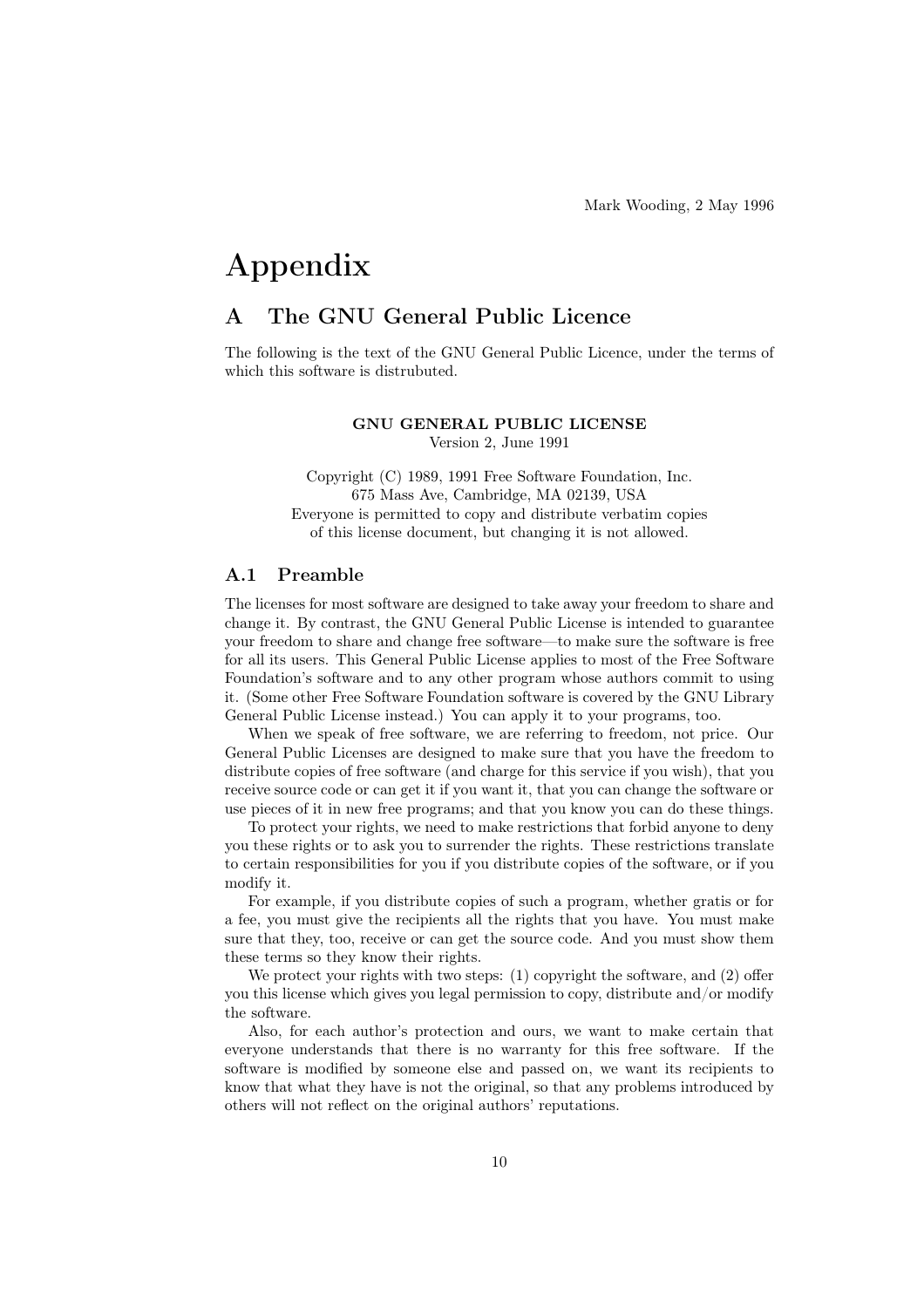Finally, any free program is threatened constantly by software patents. We wish to avoid the danger that redistributors of a free program will individually obtain patent licenses, in effect making the program proprietary. To prevent this, we have made it clear that any patent must be licensed for everyone's free use or not licensed at all.

The precise terms and conditions for copying, distribution and modification follow.

## A.2 Terms and conditions for copying, distribution and modification

0. This License applies to any program or other work which contains a notice placed by the copyright holder saying it may be distributed under the terms of this General Public License. The "Program", below, refers to any such program or work, and a "work based on the Program" means either the Program or any derivative work under copyright law: that is to say, a work containing the Program or a portion of it, either verbatim or with modifications and/or translated into another language. (Hereinafter, translation is included without limitation in the term "modification".) Each licensee is addressed as "you".

Activities other than copying, distribution and modification are not covered by this License; they are outside its scope. The act of running the Program is not restricted, and the output from the Program is covered only if its contents constitute a work based on the Program (independent of having been made by running the Program). Whether that is true depends on what the Program does.

1. You may copy and distribute verbatim copies of the Program's source code as you receive it, in any medium, provided that you conspicuously and appropriately publish on each copy an appropriate copyright notice and disclaimer of warranty; keep intact all the notices that refer to this License and to the absence of any warranty; and give any other recipients of the Program a copy of this License along with the Program.

You may charge a fee for the physical act of transferring a copy, and you may at your option offer warranty protection in exchange for a fee.

- 2. You may modify your copy or copies of the Program or any portion of it, thus forming a work based on the Program, and copy and distribute such modifications or work under the terms of Section 1 above, provided that you also meet all of these conditions:
	- (a) You must cause the modified files to carry prominent notices stating that you changed the files and the date of any change.
	- (b) You must cause any work that you distribute or publish, that in whole or in part contains or is derived from the Program or any part thereof, to be licensed as a whole at no charge to all third parties under the terms of this License.
	- (c) If the modified program normally reads commands interactively when run, you must cause it, when started running for such interactive use in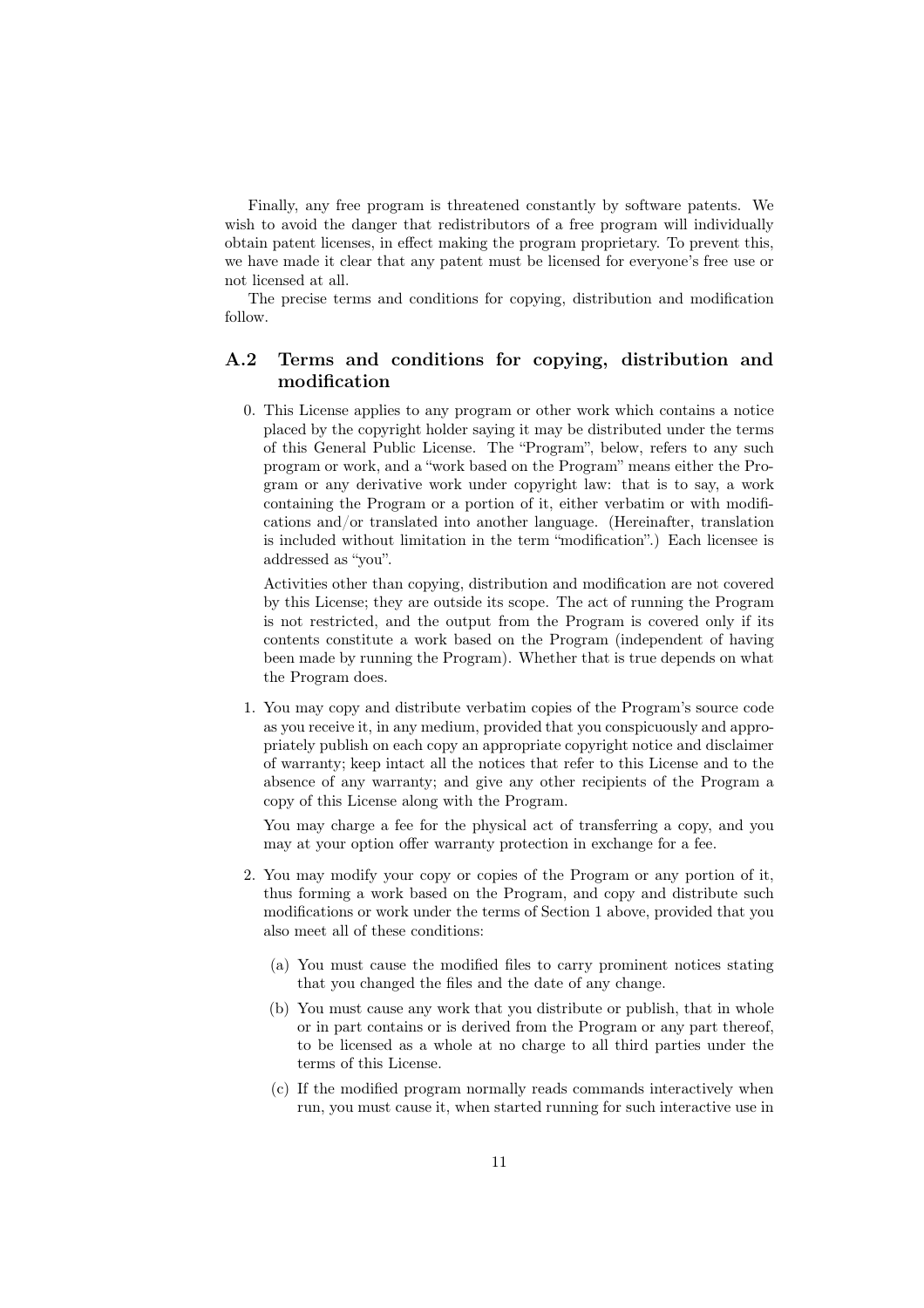the most ordinary way, to print or display an announcement including an appropriate copyright notice and a notice that there is no warranty (or else, saying that you provide a warranty) and that users may redistribute the program under these conditions, and telling the user how to view a copy of this License. (Exception: if the Program itself is interactive but does not normally print such an announcement, your work based on the Program is not required to print an announcement.)

These requirements apply to the modified work as a whole. If identifiable sections of that work are not derived from the Program, and can be reasonably considered independent and separate works in themselves, then this License, and its terms, do not apply to those sections when you distribute them as separate works. But when you distribute the same sections as part of a whole which is a work based on the Program, the distribution of the whole must be on the terms of this License, whose permissions for other licensees extend to the entire whole, and thus to each and every part regardless of who wrote it.

Thus, it is not the intent of this section to claim rights or contest your rights to work written entirely by you; rather, the intent is to exercise the right to control the distribution of derivative or collective works based on the Program.

In addition, mere aggregation of another work not based on the Program with the Program (or with a work based on the Program) on a volume of a storage or distribution medium does not bring the other work under the scope of this License.

- 3. You may copy and distribute the Program (or a work based on it, under Section 2) in object code or executable form under the terms of Sections 1 and 2 above provided that you also do one of the following:
	- (a) Accompany it with the complete corresponding machine-readable source code, which must be distributed under the terms of Sections 1 and 2 above on a medium customarily used for software interchange; or,
	- (b) Accompany it with a written offer, valid for at least three years, to give any third party, for a charge no more than your cost of physically performing source distribution, a complete machine-readable copy of the corresponding source code, to be distributed under the terms of Sections 1 and 2 above on a medium customarily used for software interchange; or,
	- (c) Accompany it with the information you received as to the offer to distribute corresponding source code. (This alternative is allowed only for noncommercial distribution and only if you received the program in object code or executable form with such an offer, in accord with Subsection b above.)

The source code for a work means the preferred form of the work for making modifications to it. For an executable work, complete source code means all the source code for all modules it contains, plus any associated interface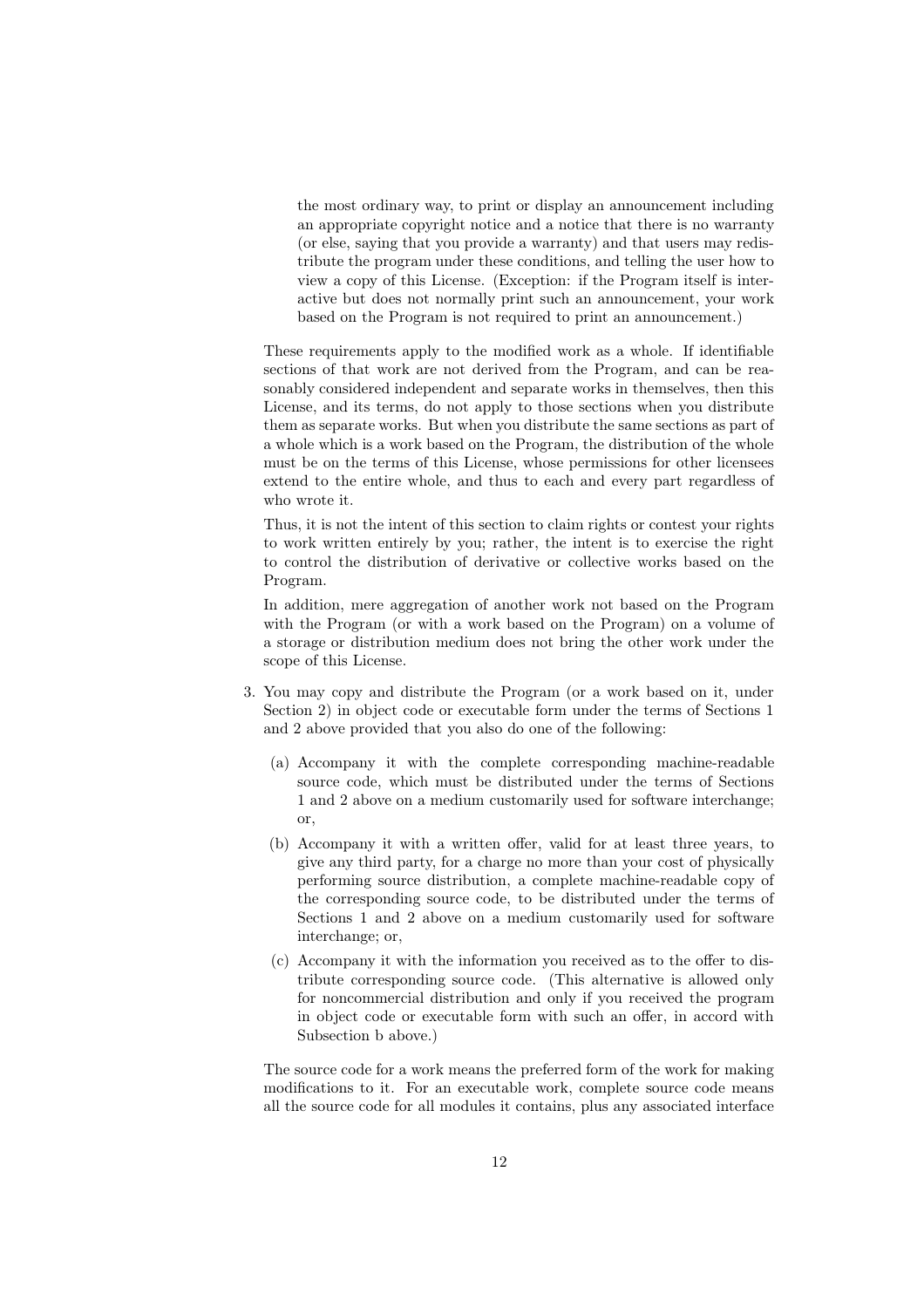definition files, plus the scripts used to control compilation and installation of the executable. However, as a special exception, the source code distributed need not include anything that is normally distributed (in either source or binary form) with the major components (compiler, kernel, and so on) of the operating system on which the executable runs, unless that component itself accompanies the executable.

If distribution of executable or object code is made by offering access to copy from a designated place, then offering equivalent access to copy the source code from the same place counts as distribution of the source code, even though third parties are not compelled to copy the source along with the object code.

- 4. You may not copy, modify, sublicense, or distribute the Program except as expressly provided under this License. Any attempt otherwise to copy, modify, sublicense or distribute the Program is void, and will automatically terminate your rights under this License. However, parties who have received copies, or rights, from you under this License will not have their licenses terminated so long as such parties remain in full compliance.
- 5. You are not required to accept this License, since you have not signed it. However, nothing else grants you permission to modify or distribute the Program or its derivative works. These actions are prohibited by law if you do not accept this License. Therefore, by modifying or distributing the Program (or any work based on the Program), you indicate your acceptance of this License to do so, and all its terms and conditions for copying, distributing or modifying the Program or works based on it.
- 6. Each time you redistribute the Program (or any work based on the Program), the recipient automatically receives a license from the original licensor to copy, distribute or modify the Program subject to these terms and conditions. You may not impose any further restrictions on the recipients' exercise of the rights granted herein. You are not responsible for enforcing compliance by third parties to this License.
- 7. If, as a consequence of a court judgment or allegation of patent infringement or for any other reason (not limited to patent issues), conditions are imposed on you (whether by court order, agreement or otherwise) that contradict the conditions of this License, they do not excuse you from the conditions of this License. If you cannot distribute so as to satisfy simultaneously your obligations under this License and any other pertinent obligations, then as a consequence you may not distribute the Program at all. For example, if a patent license would not permit royalty-free redistribution of the Program by all those who receive copies directly or indirectly through you, then the only way you could satisfy both it and this License would be to refrain entirely from distribution of the Program.

If any portion of this section is held invalid or unenforceable under any particular circumstance, the balance of the section is intended to apply and the section as a whole is intended to apply in other circumstances.

It is not the purpose of this section to induce you to infringe any patents or other property right claims or to contest validity of any such claims; this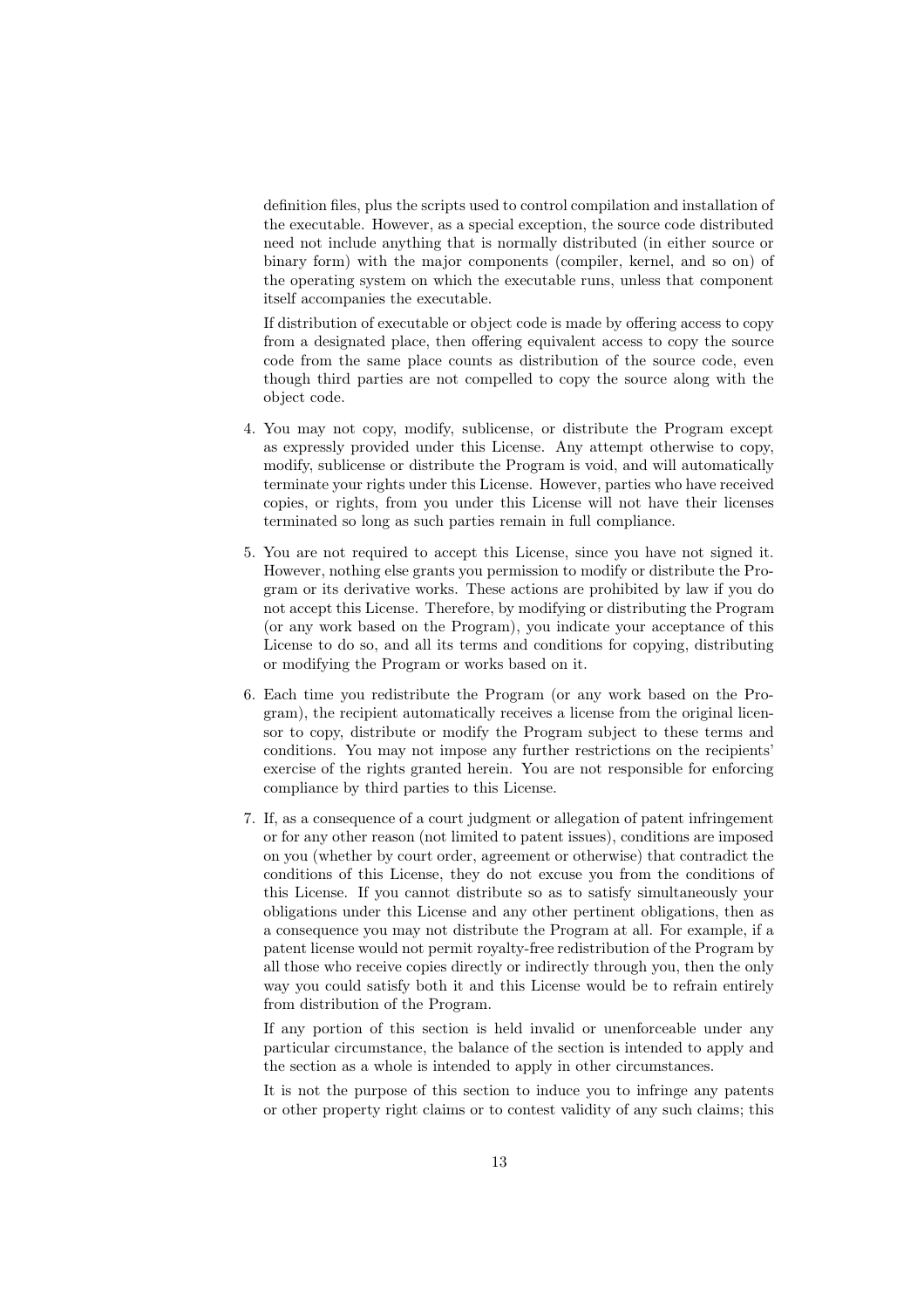section has the sole purpose of protecting the integrity of the free software distribution system, which is implemented by public license practices. Many people have made generous contributions to the wide range of software distributed through that system in reliance on consistent application of that system; it is up to the author/donor to decide if he or she is willing to distribute software through any other system and a licensee cannot impose that choice.

This section is intended to make thoroughly clear what is believed to be a consequence of the rest of this License.

- 8. If the distribution and/or use of the Program is restricted in certain countries either by patents or by copyrighted interfaces, the original copyright holder who places the Program under this License may add an explicit geographical distribution limitation excluding those countries, so that distribution is permitted only in or among countries not thus excluded. In such case, this License incorporates the limitation as if written in the body of this License.
- 9. The Free Software Foundation may publish revised and/or new versions of the General Public License from time to time. Such new versions will be similar in spirit to the present version, but may differ in detail to address new problems or concerns.

Each version is given a distinguishing version number. If the Program specifies a version number of this License which applies to it and "any later version", you have the option of following the terms and conditions either of that version or of any later version published by the Free Software Foundation. If the Program does not specify a version number of this License, you may choose any version ever published by the Free Software Foundation.

10. If you wish to incorporate parts of the Program into other free programs whose distribution conditions are different, write to the author to ask for permission. For software which is copyrighted by the Free Software Foundation, write to the Free Software Foundation; we sometimes make exceptions for this. Our decision will be guided by the two goals of preserving the free status of all derivatives of our free software and of promoting the sharing and reuse of software generally.

#### NO WARRANTY

- 11. Because the Program is licensed free of charge, there is no warranty for the Program, to the extent permitted by applicable law. except when otherwise stated in writing the copyright holders and/or other parties provide the program "as is" without warranty of any kind, either expressed or implied, including, but not limited to, the implied warranties of merchantability and fitness for a particular purpose. The entire risk as to the quality and performance of the Program is with you. Should the Program prove defective, you assume the cost of all necessary servicing, repair or correction.
- 12. In no event unless required by applicable law or agreed to in writing will any copyright holder, or any other party who may modify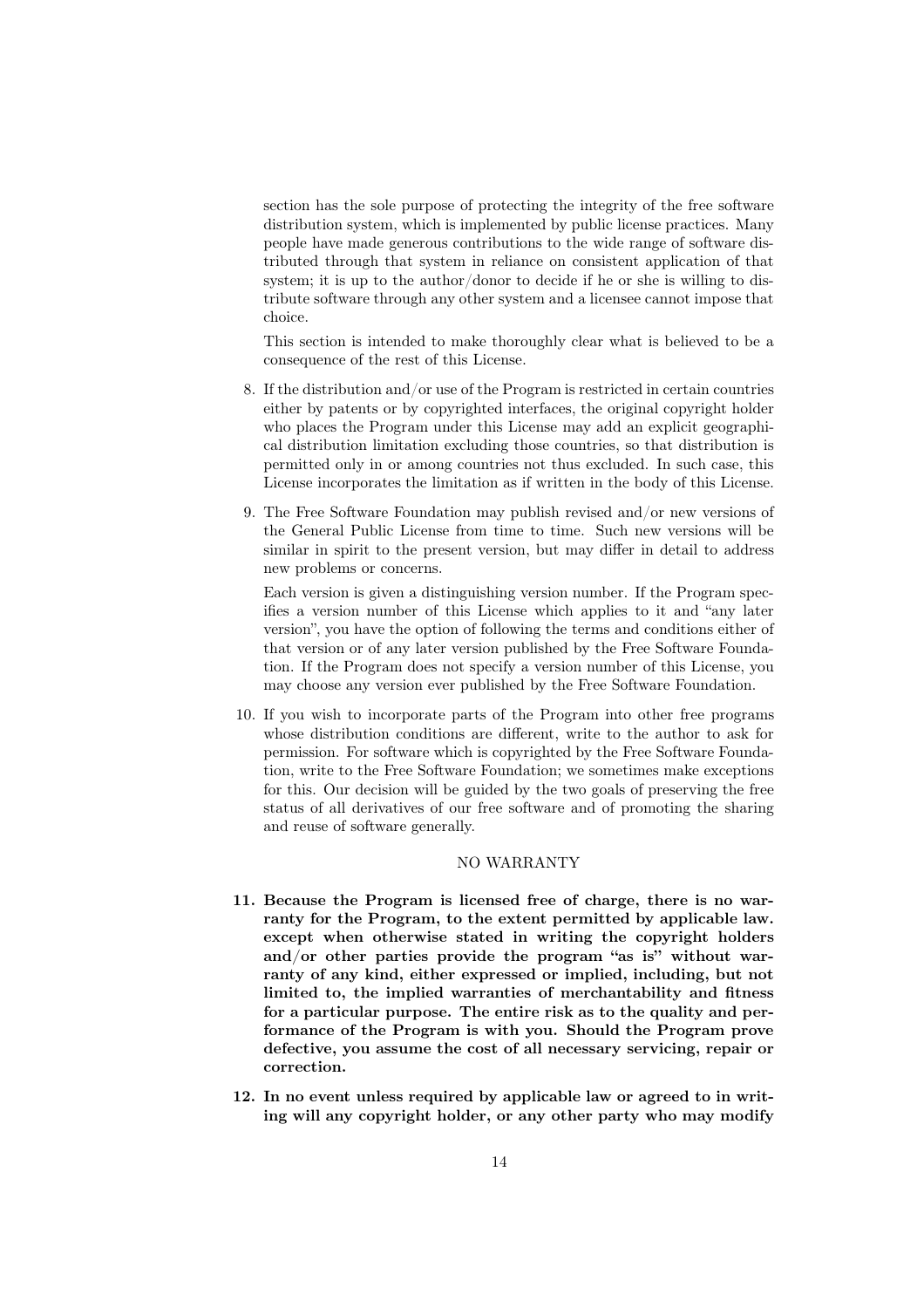and/or redistribute the program as permitted above, be liable to you for damages, including any general, special, incidental or consequential damages arising out of the use or inability to use the program (including but not limited to loss of data or data being rendered inaccurate or losses sustained by you or third parties or a failure of the Program to operate with any other programs), even if such holder or other party has been advised of the possibility of such damages.

#### END OF TERMS AND CONDITIONS

## A.3 Appendix: How to Apply These Terms to Your New Programs

If you develop a new program, and you want it to be of the greatest possible use to the public, the best way to achieve this is to make it free software which everyone can redistribute and change under these terms.

To do so, attach the following notices to the program. It is safest to attach them to the start of each source file to most effectively convey the exclusion of warranty; and each file should have at least the "copyright" line and a pointer to where the full notice is found.

<one line to give the program's name and a brief idea of what it does.> Copyright (C)  $19yy$  <name of author>

This program is free software; you can redistribute it and/or modify it under the terms of the GNU General Public License as published by the Free Software Foundation; either version 2 of the License, or (at your option) any later version.

This program is distributed in the hope that it will be useful, but WITHOUT ANY WARRANTY; without even the implied warranty of MERCHANTABILITY or FITNESS FOR A PARTICULAR PURPOSE. See the GNU General Public License for more details.

You should have received a copy of the GNU General Public License along with this program; if not, write to the Free Software Foundation, Inc., 675 Mass Ave, Cambridge, MA 02139, USA.

Also add information on how to contact you by electronic and paper mail. If the program is interactive, make it output a short notice like this when it starts in an interactive mode:

Gnomovision version 69, Copyright (C) 19yy name of author Gnomovision comes with ABSOLUTELY NO WARRANTY; for details type 'show w'. This is free software, and you are welcome to redistribute it under certain conditions; type 'show c' for details.

The hypothetical commands 'show w' and 'show c' should show the appropriate parts of the General Public License. Of course, the commands you use may be called something other than 'show w' and 'show c'; they could even be mouse-clicks or menu items–whatever suits your program.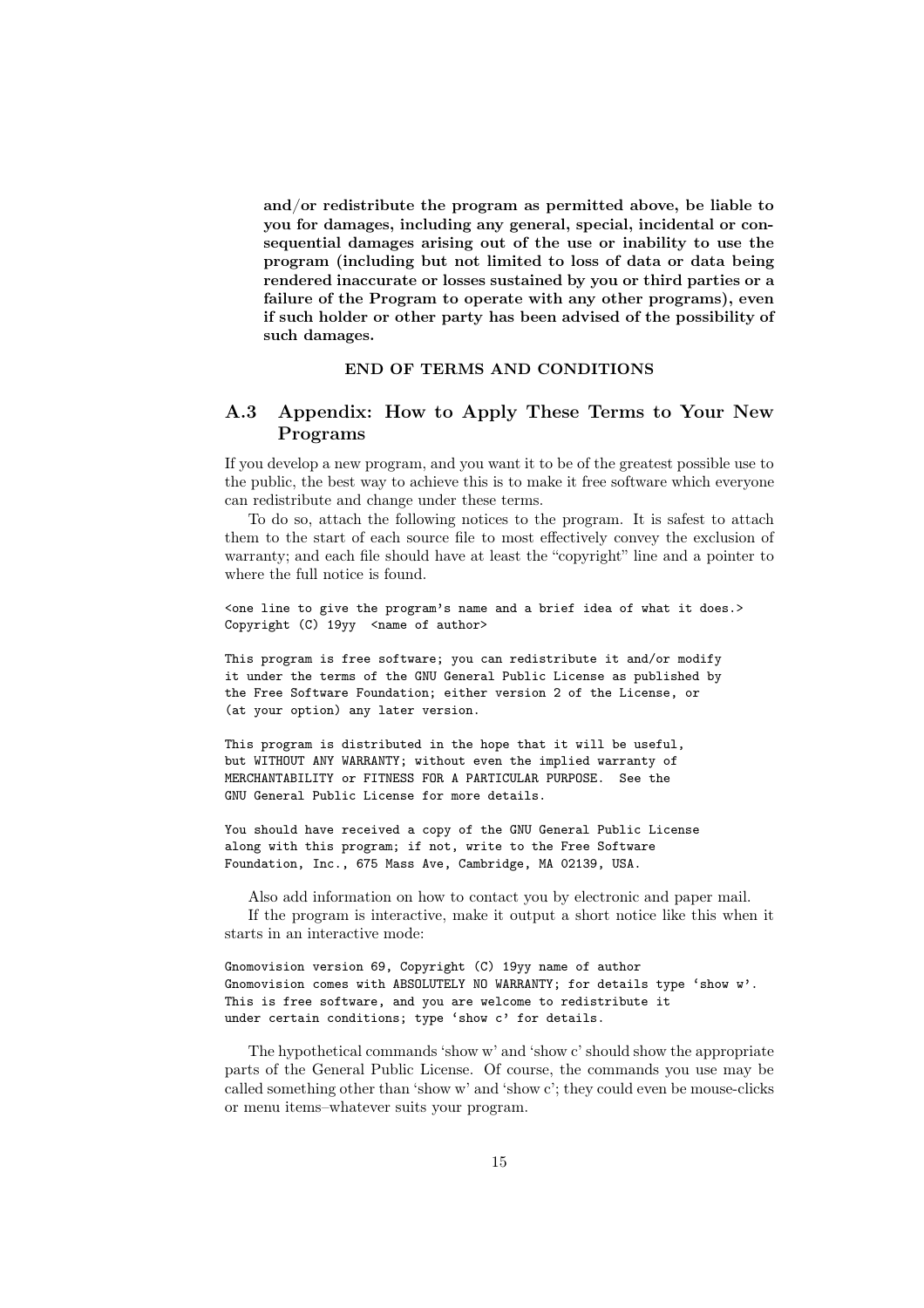You should also get your employer (if you work as a programmer) or your school, if any, to sign a "copyright disclaimer" for the program, if necessary. Here is a sample; alter the names:

Yoyodyne, Inc., hereby disclaims all copyright interest in the program 'Gnomovision' (which makes passes at compilers) written by James Hacker.

```
<signature of Ty Coon>, 1 April 1989
Ty Coon, President of Vice
```
This General Public License does not permit incorporating your program into proprietary programs. If your program is a subroutine library, you may consider it more useful to permit linking proprietary applications with the library. If this is what you want to do, use the GNU Library General Public License instead of this License.

## Index

Numbers written in italic refer to the page where the corresponding entry is described, the ones underlined to the code line of the definition, the rest to the code lines where the entry is used.

| <b>Symbols</b>                                                            | $\at$ 0ifletter $21, 45, 63$                                                                                                                                                                                                                                                                                                                                                        |
|---------------------------------------------------------------------------|-------------------------------------------------------------------------------------------------------------------------------------------------------------------------------------------------------------------------------------------------------------------------------------------------------------------------------------------------------------------------------------|
| $\setminus$ <  9                                                          | $\atop$                                                                                                                                                                                                                                                                                                                                                                             |
|                                                                           | $\atop 0$ at@ifletter@ii  23, 34, 37                                                                                                                                                                                                                                                                                                                                                |
| $\sqrt{6}$ 105, 138-141, 145, 148, 150, 151                               |                                                                                                                                                                                                                                                                                                                                                                                     |
| $\sqrt{@foo \ldots \ldots \ldots \ldots \ldots 71, 72}$                   | $\atop 0$ at $\mathcal{O}$ at $\mathcal{O}$ 39, 69                                                                                                                                                                                                                                                                                                                                  |
| $\sqrt{a}t$ 82, 125                                                       | $\atop{\text{approx}}$ 125, 126                                                                                                                                                                                                                                                                                                                                                     |
|                                                                           | $\atop 0$ at @protect@noexpand  131, 135                                                                                                                                                                                                                                                                                                                                            |
| $\text{Cifirstoftwo}$ 18                                                  | $\text{\textcircled{string}} \dots \dots \dots 129, \frac{134}{13}$                                                                                                                                                                                                                                                                                                                 |
| $\qquad$                                                                  |                                                                                                                                                                                                                                                                                                                                                                                     |
| $\left\{ \text{Cifnextchar } \ldots \ldots \ldots \quad 65, 110 \right\}$ | $\text{Aread@name}$ $\underline{38}$ , 83, 93, 106, 115                                                                                                                                                                                                                                                                                                                             |
| $\text{Qlet@token} \dots \dots \quad 20, 41, 44, 46, 64, 68$              | $\atop 1$ , 43                                                                                                                                                                                                                                                                                                                                                                      |
| $\{\n$ emakeother  105, 150                                               | $\atop \text{atQrnQii}$ 53, 58                                                                                                                                                                                                                                                                                                                                                      |
| $\sqrt{e}$ sanitize  148                                                  | $\atop 0$ at CrnCiii  46, 62, 64                                                                                                                                                                                                                                                                                                                                                    |
| $\setminus$ @secondoftwo  18                                              | $\atop{\text{at@rn@iv}}$ 44, 60, 65, 67                                                                                                                                                                                                                                                                                                                                             |
| \@tempa  44, 48, 50, 52, 83, 85, 87                                       |                                                                                                                                                                                                                                                                                                                                                                                     |
| $\setminus$ @typeset @protect  125                                        | $\text{detemp}$ 109, 118, 123                                                                                                                                                                                                                                                                                                                                                       |
| \{  11                                                                    | $\texttt{det}$ 17, 20, 30, 74                                                                                                                                                                                                                                                                                                                                                       |
|                                                                           | $\atop$ atallow digits  2, 2, 4                                                                                                                                                                                                                                                                                                                                                     |
|                                                                           | \AtBeginDocument  147                                                                                                                                                                                                                                                                                                                                                               |
| $\mathbf{A}$                                                              | $\text{det}$ 2, 98, 152, 153, 155                                                                                                                                                                                                                                                                                                                                                   |
| $\active$ 138, 140                                                        | $\atop$ atdisallow digits $2, 3, 5$                                                                                                                                                                                                                                                                                                                                                 |
| $\after assignment \dots \dots 44, 112$                                   | $\text{let}$ 2, 103, 154                                                                                                                                                                                                                                                                                                                                                            |
| $\atop{at}$ 125, 136, 142                                                 | $\alpha$ : $\alpha$ : $\beta$ : $\beta$ : $\beta$ : $\beta$ : $\beta$ : $\beta$ : $\beta$ : $\beta$ : $\beta$ : $\beta$ : $\beta$ : $\beta$ : $\beta$ : $\beta$ : $\beta$ : $\beta$ : $\beta$ : $\beta$ : $\beta$ : $\beta$ : $\beta$ : $\beta$ : $\beta$ : $\beta$ : $\beta$ : $\beta$ : $\beta$ : $\beta$ : $\beta$ : $\beta$ : $\beta$ : $\beta$ : $\beta$ : $\beta$ : $\beta$ : |
| $\atop 0$ \at@buildcmd  89, 98-102                                        | \atlet@ii  110, 112                                                                                                                                                                                                                                                                                                                                                                 |
|                                                                           | \atlet@iii  112, 113                                                                                                                                                                                                                                                                                                                                                                |
| $\atop 0$ at @cmdname@i  71,72                                            | $\text{let@iv}$ 115, 121                                                                                                                                                                                                                                                                                                                                                            |
|                                                                           | $\atof f$ 139, 145                                                                                                                                                                                                                                                                                                                                                                  |
| \at@gnext  112, 114, 118                                                  | $\atop 0$ 137, 146, 147                                                                                                                                                                                                                                                                                                                                                             |
| $\text{\alpha}$ $\underline{20}$ , 22, 24, 47, 49, 51                     |                                                                                                                                                                                                                                                                                                                                                                                     |